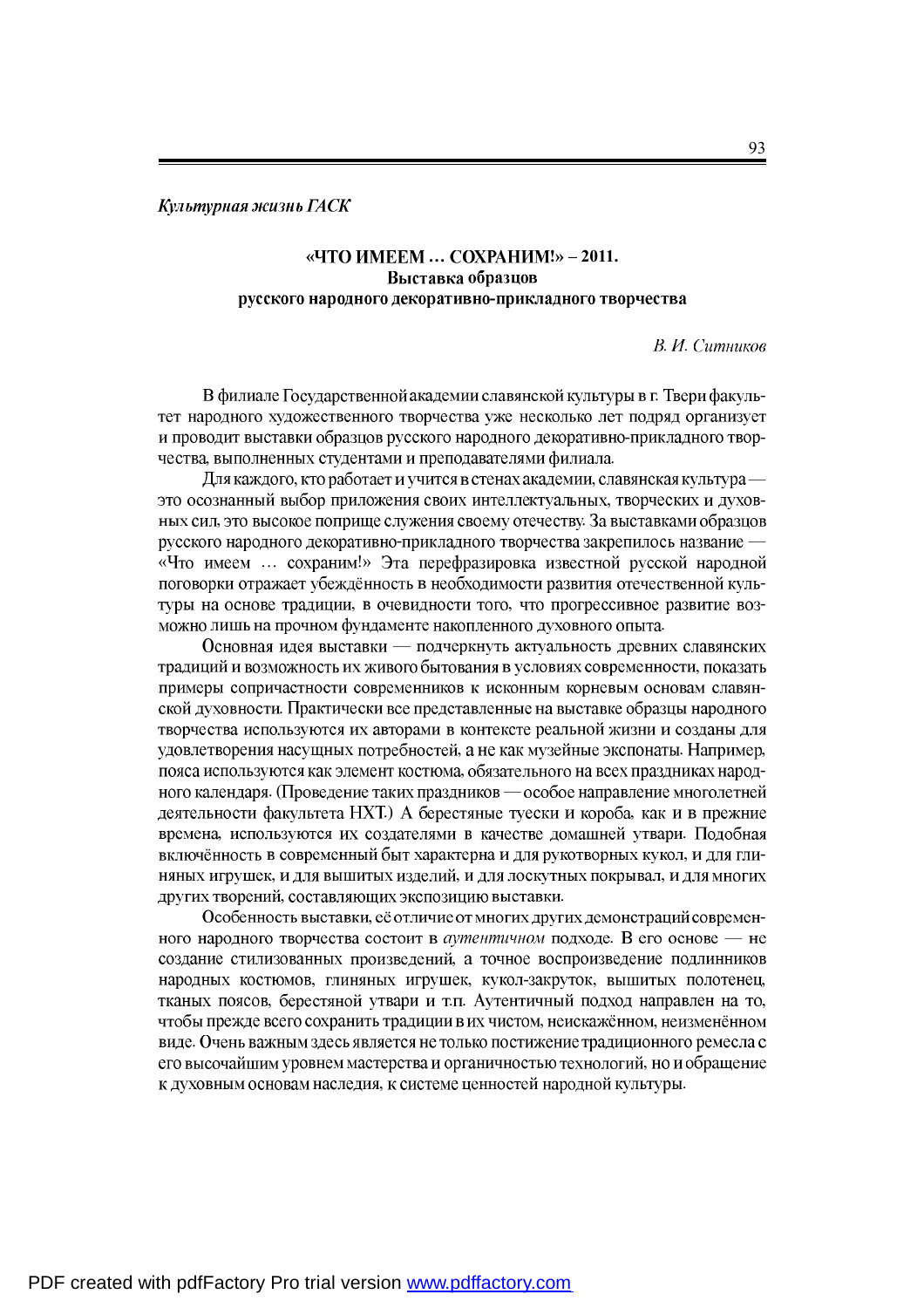К особенностям выставки можно отнести и устоявшуюся форму её проведения. На протяжении всего периода работы выставки преподавателями и студентами факультета НХТ для посетителей проводится серия мастер-классов по различным видам художественного ремесла: ткачеству, русской глиняной игрушке, лозоплетению, народной кукле и т.п. Кроме того, важной и неотъемлемой частью мероприятий выставки являются концертные программы факультетского фольклорного ансамбля «Роща» (руководитель А. А. Дубинина, художественный руководитель В. И. Ситников), в которых, как правило, представлен музыкальный фольклор Тверской области. В самом факте «музыкального сопровождения» не было бы ничего особенного, если бы не то обстоятельство, что все участники ансамбля являются ещё и авторами представленных на выставке работ. Такой универсализм и такая целостность освоения молодыми людьми народных художественных традиций обеспечивается благодаря уникально выстроенному учебному процессу на факультете.

Своеобразие выставки проявляется и в необычности состава участников: преподаватели, студенты и ученики студентов. Воспринятые от педагогов знания и умения, как по эстафете, передаются студентами своим ученикам. Специально культивируемое и ставшее нормой трёхпоколенное представительство авторов выставочных работ призвано отразить идею преемственности и непрерывности народных художественных традиций.

Идея преемственности традиций зримо раскрывается перед зрителями благодаря построению экспозиции.

Начальные экспонаты - это этнографические образцы из фондов филиала ГАСК, которые ежегодно пополняются в результате фольклорно-полевых исследований Тверской области. Кстати сказать, именно экспедиционные материалы являются истоком и основой учебно-творческой деятельности на факультете. Все фольклорно-полевые материалы, добытые в экспедициях, после соответствующей обработки включаются в учебный процесс, охватывая и теоретические, и практические курсы. В итоге, появляется возможность лучшие из творческих работ представлять на всевозможные выставки и фестивали, демонстрируя самобытные художественные традиции Тверского края.

В этнографический раздел выставки органично вплетаются современные работы, например, такие, как резные деревянные тверские ковши-«конюхи» и копии рубелей из д. Явидово, или воссозданные народные костюмы Новоторжского, Весьегонского и Ржевского р-нов, или разделочные доски, воспроизводящие стилистику тверской росписи по дереву. Большинство из более чем 400 работ представленных на выставке выполнено с установкой на максимальную близость к подлинным местным фольклорным образцам. Именно это и создаёт стилистическое единство всей экспозиции, начиная от этнографических экспонатов и кончая детскими поделками.

В жанрово-видовом отношении тверская традиция художественных ремёсел представлена достаточно широко. Экспозиция знакомит с вышивкой и лоскутным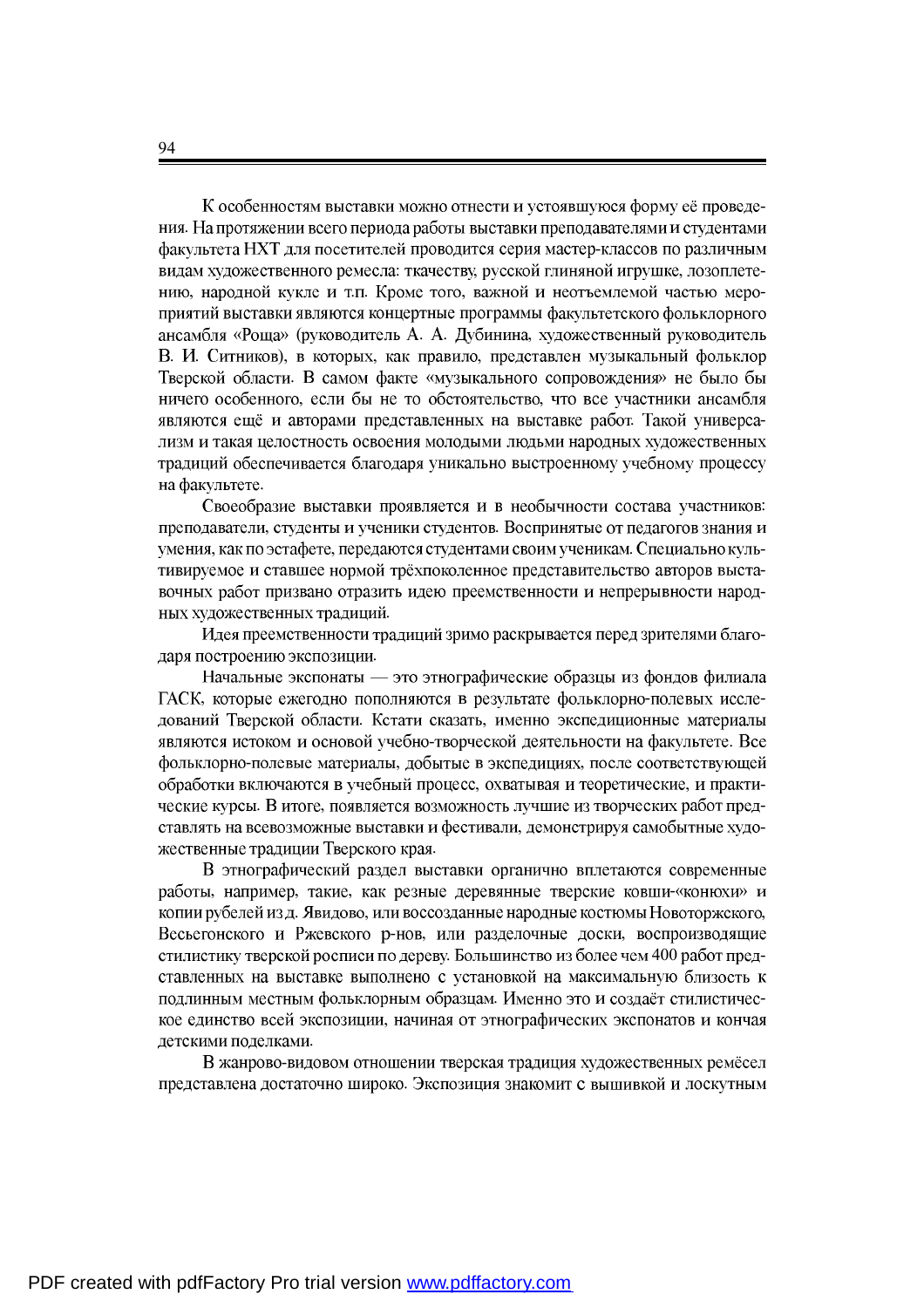шитьём, с ткачеством и народным костюмом, с глиняной игрушкой и текстильной куклой, с резьбой и росписью по дереву и плетением из берёсты.

Наиболее значительным по количеству представленных работ оказался раздел глиняной игрушки. С работами, в которых явно выступают опыт и мастерство и которые радуют глаз отточенностью формы и ясностью образа, соседствуют детские поделки, подкупающие своей непосредственностью. Это наполняет экспозицию духом живого, развивающегося и кристаллизующегося творческого процесса, показывает пульс круговорота рождения и зрелости ремесла.

Крайне интересным представляется раздел выставки, посвящённый тверскому народному костюму. Экспонаты дают возможность познакомиться с крестьянским костюмом рубежа XIX-XX вв. Можно сказать, что многие из работ уже прошли своеобразную апробацию, побывав, например, на Всероссийском конкурсе «Русский костюм на рубеже эпох» (Ярославль, 2008, 2010 гг.). Подлинность в воссоздании народного костюма и скрупулёзный подход к его изучению были отмечены специальными дипломами и лауреатскими званиями в номинации «Этнографический костюм».

Этнографической достоверностью отличаются вышитые изделия: полотенца, выполненные по образцам новоторжской и торопецкой экспедиционных коллекций, а также образцы золотного шитья. За счёт одновременного показа этнографического предмета и его современной интерпретации экспозиция даёт возможность сравнить, сколь трепетно и неукоснительно наследуется традиция.

Раздел ткачества представлен, в основном, поясами. Как и многие другие экспонаты выставки, они выполнены на основе материалов фольклорно-полевых экспедиционных практик. Работы чётко демонстрируют попытку максимально полно воссоздать традиционную технологию образцов пластического фольклора. их художественную стилистику и образное содержание. Взору посетителей открывается всё многообразие способов изготовления поясов: «на ниту», «на бёрдышке», «на дощечках», «на спицу», «кручёные», плетёные, выполненные способом «дёрганья» и т.п. Особое внимание привлекают пояса, украшенные надписями. В XIX в. широкая популярность песен и романсов литературного происхождения в народной среде совпала с распространением моды на пояса с буквенными знаками и текстовыми надписями. Если геометрические орнаменты поясов доносят смыслы архаичной сакральной символики, то «пояса-словки» представляют собой отражение реальной повседневности, которая запечатлена текстами популярных в данной местности песен, хотя, безусловно, распространённость поясов с текстовой орнаментацией свидетельствует о снижении сакральной функции пояса, об изменении его семантического значения, о трансформации фольклорной традиции.

Выставленные для экспозиции работы по художественной обработке дерева отражают разные грани постепенного постижения народного искусства. И поэтому одни вещи связаны с практическим освоением традиций известных российских промыслов, таких, как городецкая и хохломская, мезенская и борецкая роспись по дереву, другие представляют местные традиции резьбы и росписи, воспроизводят образцы местной плетённой из берёсты утвари. Это даёт возможность современ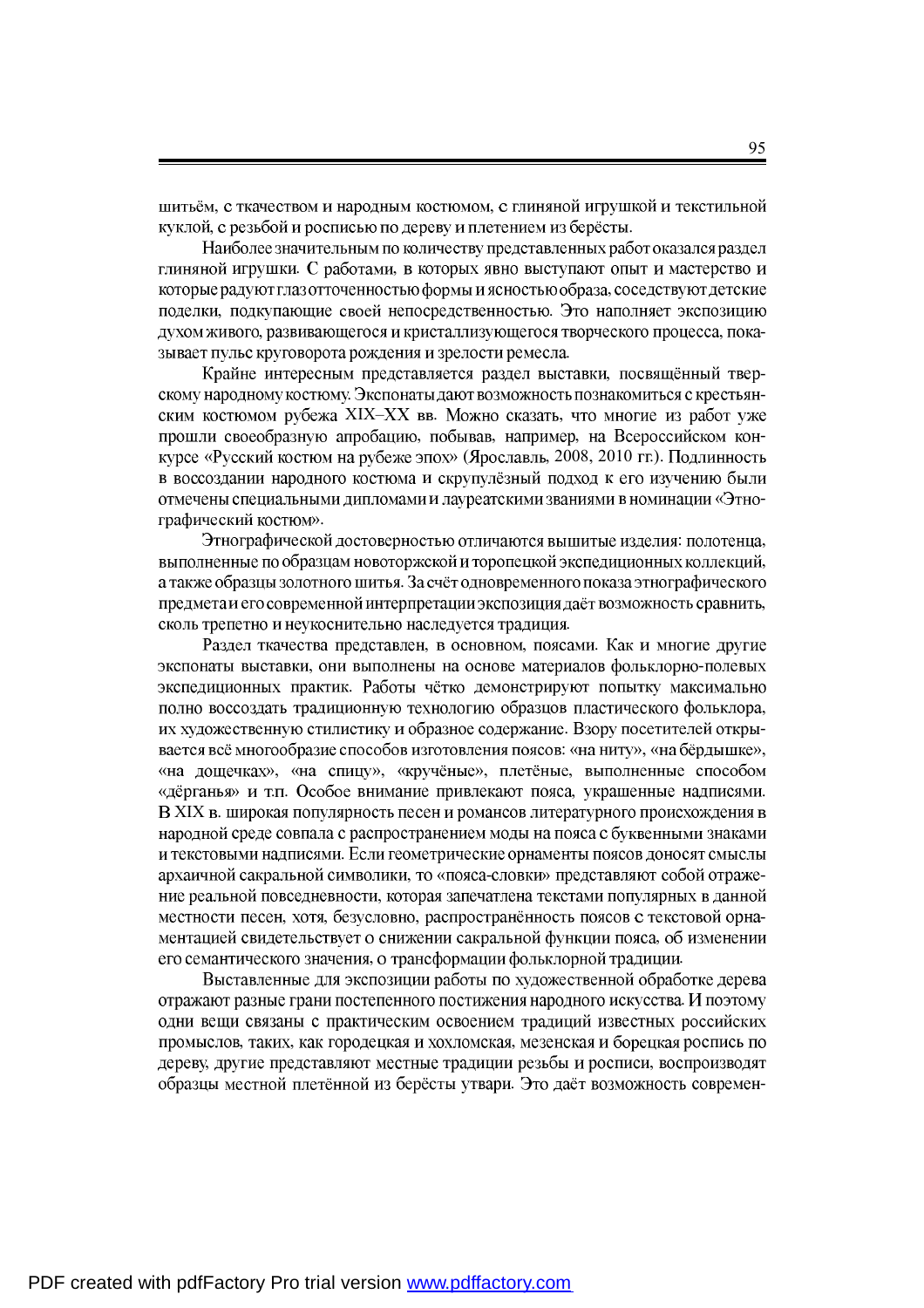ному человеку ощутить единство общего и особенного в народном искусстве, воочию убедиться в схожести образов и своеобразии средств их воплощения в региональных традициях.

Кукольный раздел выставки представляет разные по форме, материалу и технологии изготовления образцы: традиционная лоскутная, деревянная, соломенная, керамическая, «костюмная» — облачённая в национальный костюм — и другие виды кукол. Являясь одним из замечательных предметов мира детства, кукла удовлетворяет потребность детей в главном для них виде деятельности - в игре. Чаще всего дети играют в то, что взрослые делают серьёзно. В этой подражательной деятельности дети как бы моделируют жизнь взрослых, приобщаются к опыту человечества. Большая часть кукол в экспозиции выставки относится к игровой и, в частности, к «свадебной» кукле. Скрученные из лоскутов «князь» и «княгиня», «дружка» и «подневестницы», «родители» жениха и невесты, «брат» невесты и т.д. представляют персонажей традиционной свадьбы, которую разыгрывают дети, повторяя обряд настоящей свадьбы. Именно такое свадебное представление разыграли дети — авторы-создатели кукол — на открытии выставки. Собственноручное изготовление детьми кукол и активное их использование в освоении народных обрядовых традиций позволяет решать целый комплекс образовательных и воспитательных задач, является эффективным способом формирования высокой духовности, базирующейся на этнических идеалах и ценностях, на многовековом духовном опыте народа.

В условиях современности, когда оказались утраченными механизмы внутрисемейной межпоколенной передачи вековых традиций духовной культуры, надежды на сохранение и поддержание культурной самобытности народа связываются с системой образования, со сферой её этнокультурного, этнохудожественного компонента. Эта система представляется сегодня одним из главных инструментов в преодолении общей безграмотности населения в отношении своей этнической культуры. Изречения о приверженности молодых людей к так называемой «молодёжной культуре» и об их неприятии фольклорного наследия справедливы только до того момента, пока молодёжь лишена возможности взаимодействия с традиционной художественной культурой. Но, как только создаются условия для активного взаимодействия молодого поколения с народным искусством, сразу становится очевидным, что данное утверждение - миф, творимый для прикрытия бездействия и безынициативности в обеспечении культурной преемственности. В ряду действий, направленных на сохранение и поддержание традиций, безусловно, стоит реализация образовательных этнохудожественных программ и демонстрация их результатов в самых различных формах. Выставка «Что имеем ... сохраним!» — одно из мероприятий, направленных на популяризацию традиционных художественных ремёсел, наглядный пример приверженности молодого поколения исконным национальным традициям.

В завершении представления выставки нельзя не сказать о замечательной форме сотрудничества филиала ГАСК и Тверского областного Дома народного творчества, в структуру которого входит и Музейно-выставочный центр им.